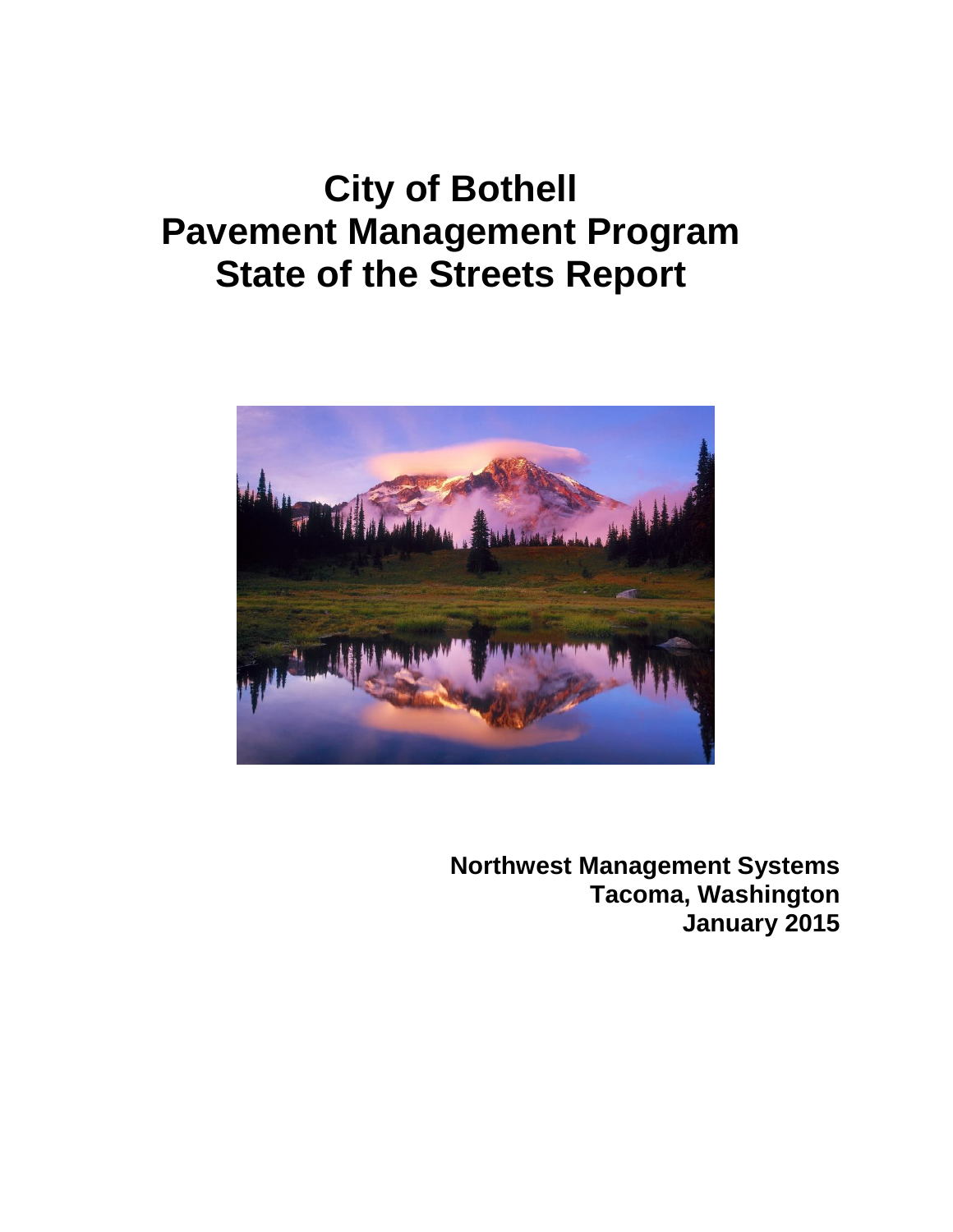#### Purpose

The purpose of this report is to assist policy makers in utilizing the results of the City of Bothell's Pavement Management System (PMS*)*. Specifically, this report links the PMS recommended repair program costs to Bothell's current and projected budget to improve overall maintenance and rehabilitation strategies. This report assesses the adequacy of current and projected revenues to meet the maintenance needs recommended by the PMS program. It also maximizes the return from expenditures in the following methods:

- Implementation of a multi-year road rehabilitation and maintenance program,
- Development of a preventative maintenance program; and
- Selection of the most cost effective repairs.

This report assists the City of Bothell with identifying maintenance priorities specific to the needs of the city. This study examines the overall condition of the road network and highlights options for improving the current network-level Pavement Condition Index (PCI). These options are developed by conducting speculative analyses using the City of Bothell's PMS database. By varying the budget amounts available for pavement maintenance and repair, different funding strategies are introduced which can impact the city's roads over the next six years.

### Pavement Condition (2015)

The Pavement Condition Index, or PCI, is a measurement of pavement grade or condition and ranges from 0 to 100. A newly constructed road would have a PCI of 100, while a failed road would have a PCI of 25 or less. Bothell's current average Pavement Condition Index is 69, placing it in the top of the "Good" Condition Category.

### Present Cost to Repair the Road Network Decision Tree

The City of Bothell's Pavement Management System (PMS) is designed to achieve an optimal network PCI in the low 80's, which is in the "Excellent Condition" category. In other words, the system will recommend maintenance treatments in an attempt to bring all of the roads in Bothell to an "Excellent Condition", with the majority of the roads falling into the low 80's PCI range.

61% of Bothell's roads have a PCI between 70 and 100, which are in the "Excellent to Very Good Condition" category. Why then, does it cost so much to repair the city's roads, and why bother improving them?

The cost to maintain and repair pavement depends on its current PCI. In the "Excellent to Very Good Category", it costs very little to apply a preventive maintenance treatment such as Crack Sealing or spot patching, which can extend the life of a pavement by correcting minor faults and reducing further deterioration. Treatments of this sort are applied before pavement deterioration has become severe.

29% of the city's road network falls into the "Good Condition" category. Pavements in this range show some form of distress or wear that require more than a life-extending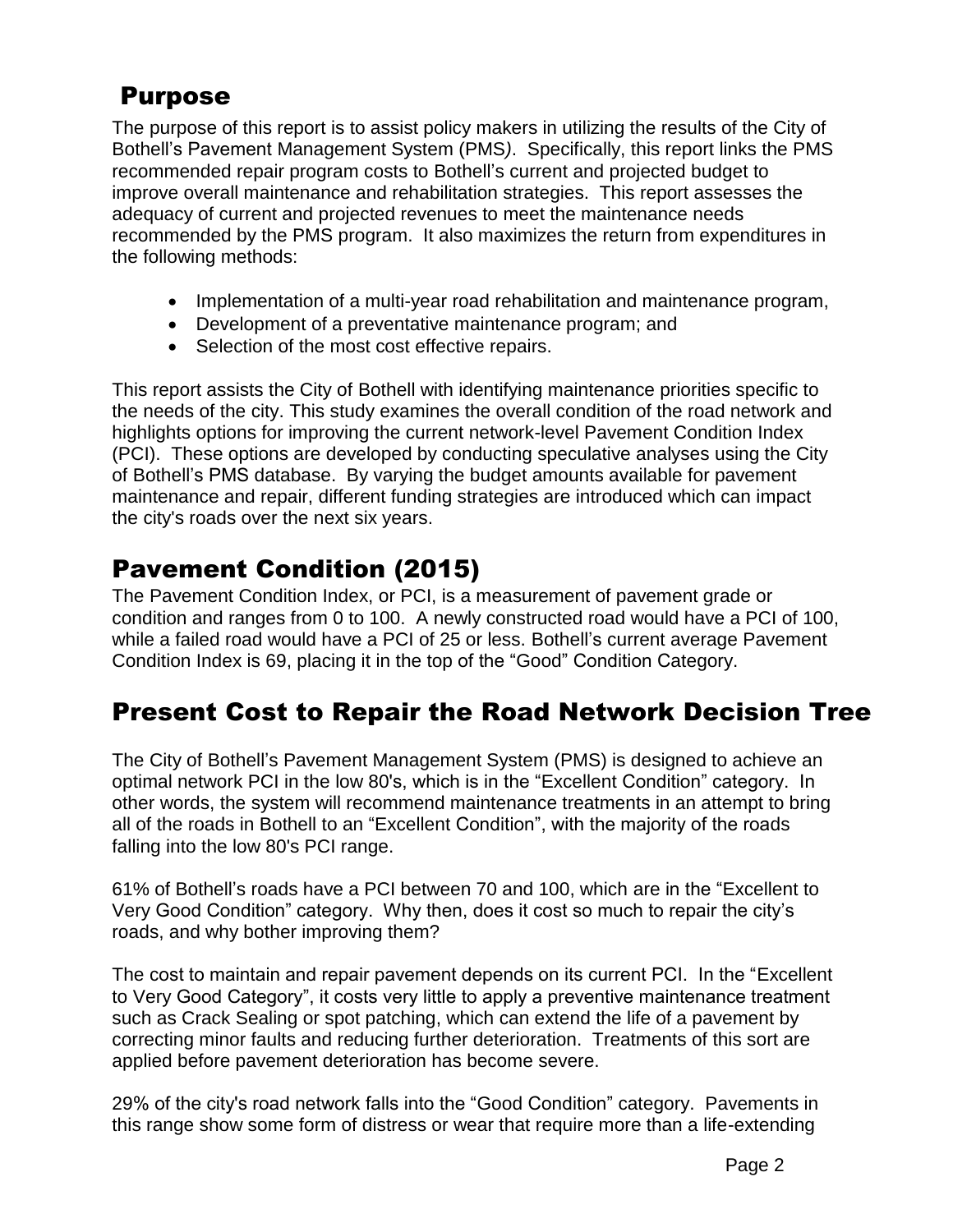treatment. By this point, a well-designed pavement will have served at least 75% of its life and the quality of the pavement has dropped by about 40%. The road surface may require a 2" Mill and Fill Overlay, which typically costs about \$38 per square yard.

The remaining 10% of Bothell's road network falls into the "Fair to Poor Condition" or "Very Poor Condition" PCI ranges. These pavements are near the end of their service lives and often exhibit severe forms of distress such as potholes, extensive cracking, etc. At this stage, a roadway usually requires either a 2" Mill and Fill Overlay with patching or reconstruction depending on condition. The costs for these treatments range from about \$46 per sq. yd. to \$100 per sq. yd.

| <b>Decision lited for the Oily Of Bothen (2019)</b> |                                           |                       |  |  |  |
|-----------------------------------------------------|-------------------------------------------|-----------------------|--|--|--|
| <b>PCI Range</b>                                    | <b>Treatment</b>                          | Cost Per Sq. Yd.      |  |  |  |
| $70 - 100^*$                                        | Spot Patching or Crack<br>Seals           | $\sqrt{$2}$ to \$3.25 |  |  |  |
| $69 - 50$                                           | 2" Mill and Fill Overlay                  | \$38                  |  |  |  |
| $69 - 50$                                           | 2" Mill and Fill Overlay                  | \$38                  |  |  |  |
| $49 - 25$                                           | 2" Mill and Fill Overlay<br>with patching | \$46                  |  |  |  |
| $124 - 0^{**}$                                      | Reconstruction                            | \$100                 |  |  |  |

#### **Decision Tree for the City of Bothell (2015)**

\*Spot Patching or Crack Sealing can be both applied in this Range.

.

\*\*Some residential streets might be candidates for thin overlay with patching at this PCI range. Extensive sub-base and structural analysis would need to be performed on these candidates to ensure that the correct treatment is being selected

To provide more detail to street condition and respective repairs the photos below provide examples of pavement deficiencies from streets and the appropriate repair methods.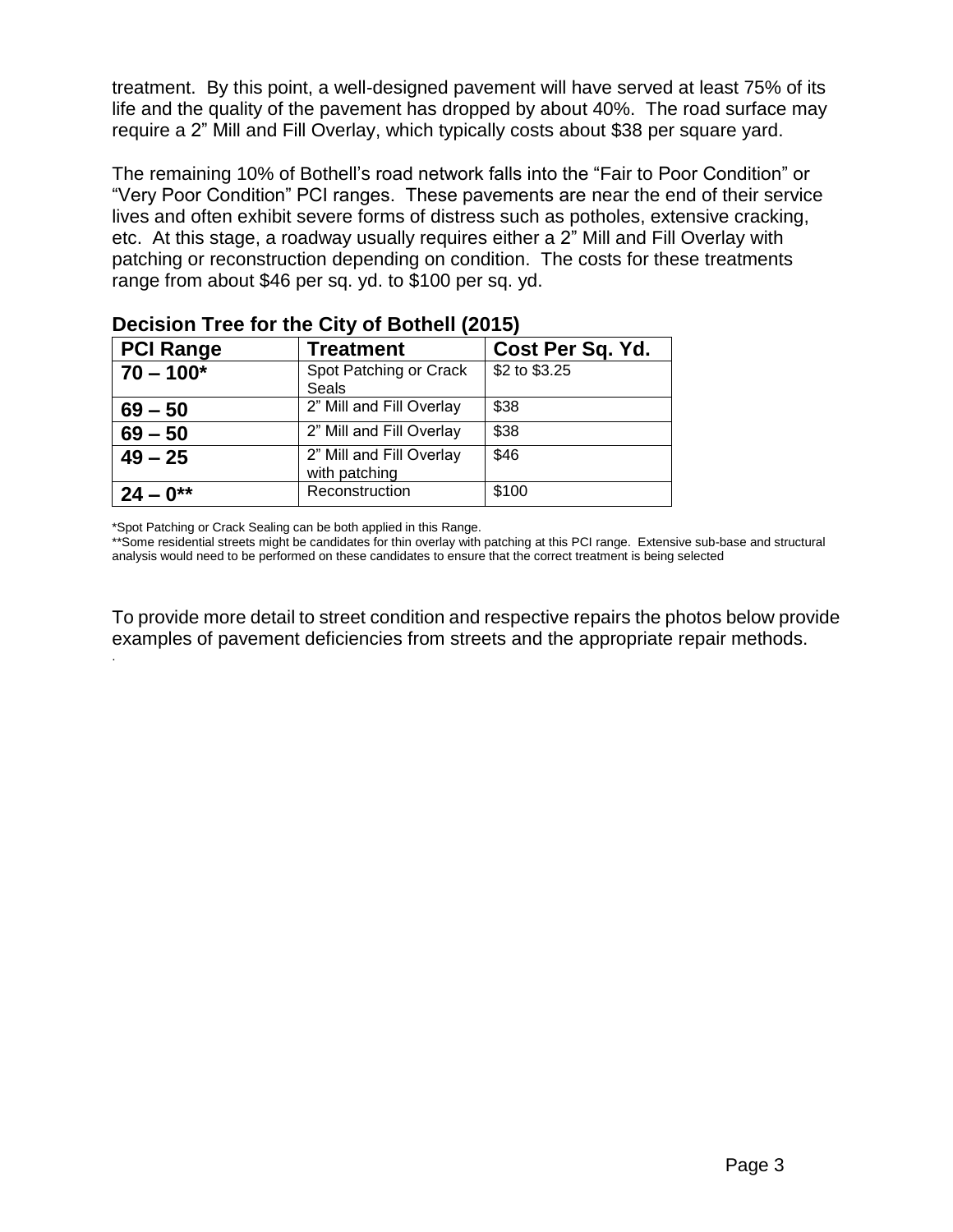

#### **Crack Seal - The Street has a PCI of 85.**

This pavement is generally in good condition and would benefit from crack sealing to prevent water from entering the sub base and causing further deterioration.



#### **Overlay & Reconstruction**

**Overlay – This Street has a PCI of 64**

This pavement is in good condition with a few areas of alligator cracking that should be structurally patched before it is resurfaced with a 2" Mill and Fill overlay.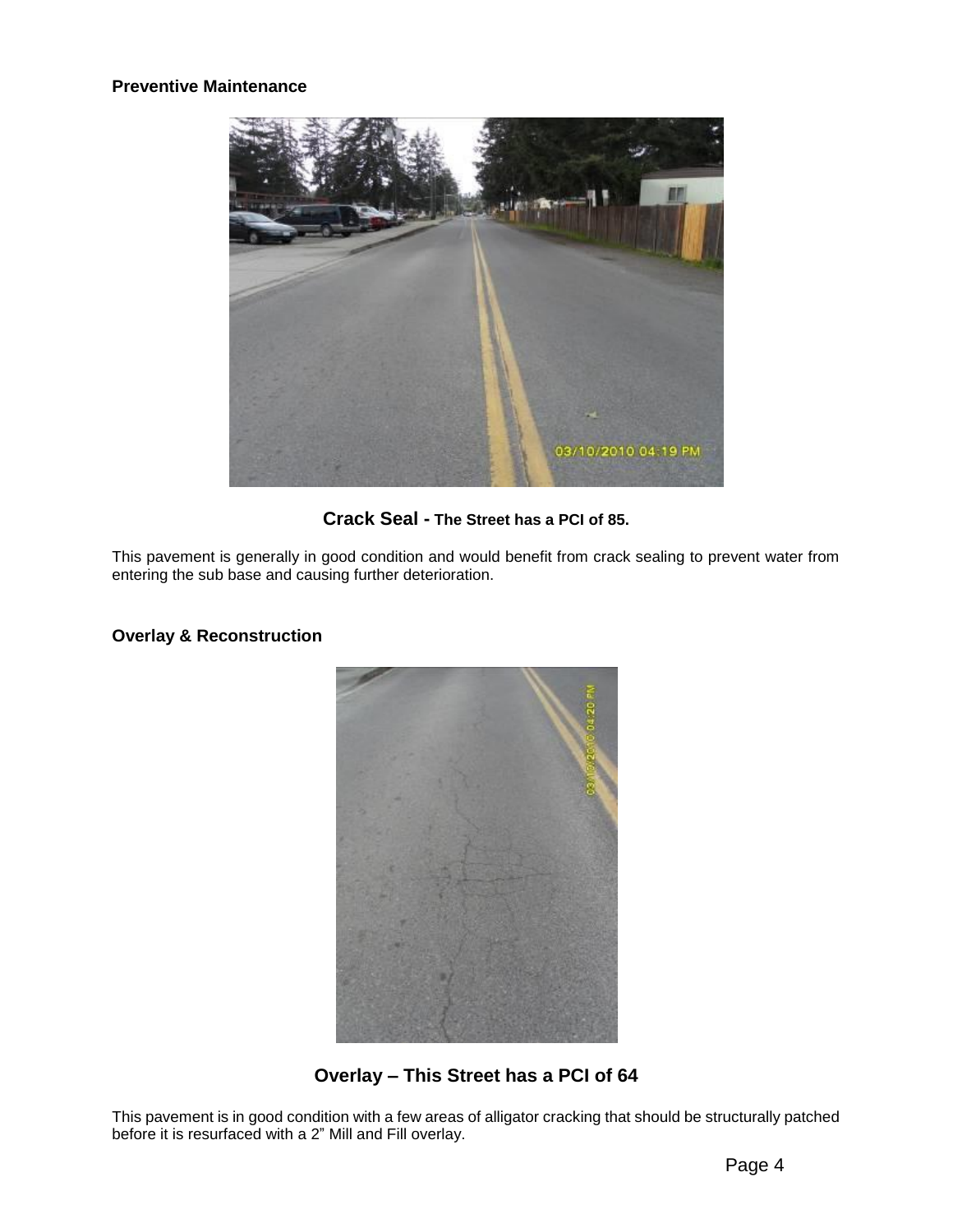

**Overlay – This Street has a PCI of 49**

This pavement is in very poor condition with areas of alligator cracking that should be structurally patched before it is resurfaced with a 2 inch Mill and Fill overlay with patching.



**Reconstruction – The Street has a PCI of 17**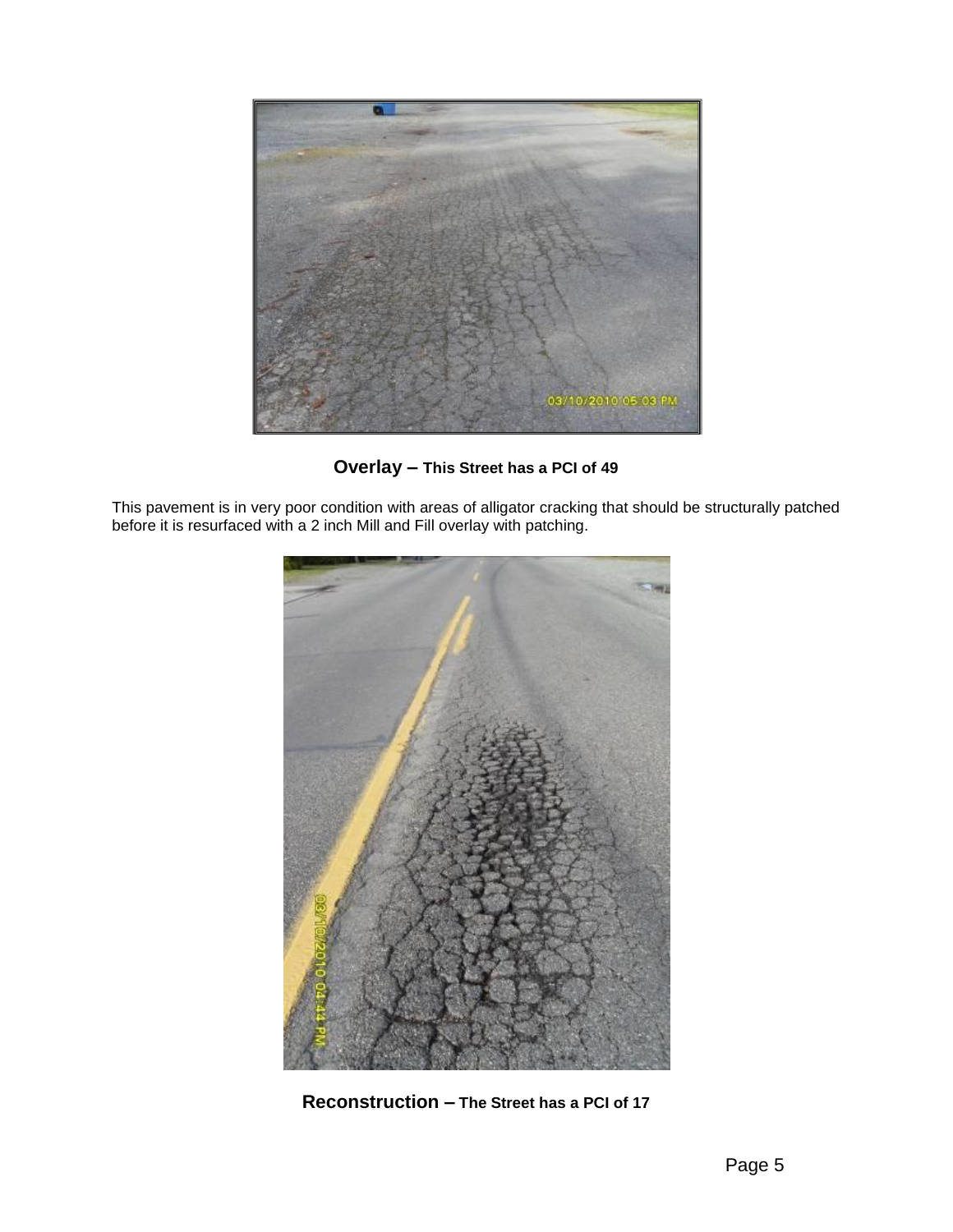

**Reconstruction – The Street has a PCI of 17 (Close Up View)**

This pavement is in very poor condition with severe alligator cracking, potholes, and areas of settlement. This street should be rubblized, regraded, and reconstructed with new sub base material and asphalt pavement.

### Future Expenditures for Pavement Maintenance

It is estimated that the City of Bothell will spend \$7.8 Million on pavement rehabilitation and reconstruction during the next six years (2016 - 2021), assuming current funding levels. The table below summarizes the projected budget amounts.

|  | Table 1 - Projected Pavement Budget for 2016 to 2021 |  |
|--|------------------------------------------------------|--|
|--|------------------------------------------------------|--|

| Year            | 2016        | 2017        | 2018        | 2019        | 2020        | 2021        | Totaı       |
|-----------------|-------------|-------------|-------------|-------------|-------------|-------------|-------------|
| City Est. $($)$ | \$1,300,000 | \$1,300,000 | \$1,300,000 | \$1,300,000 | \$1,300,000 | \$1,300,000 | \$7,800,000 |

### Impacts of Projected Funding Levels

With the existing budget over the next six-year period, the condition of the network deteriorates, with the average PCI decreasing from 69 to 59. The amount of "deferred" maintenance increases from \$16 million to \$54 million.

Deferred maintenance consists of pavement maintenance that is needed, but which cannot be allocated due to lack of funding. Shrinking budgets have forced many Puget Sound Area cities and counties to defer much-needed road maintenance. By deferring maintenance, not only does the frequency of citizens' complaints about the condition of the network increase, but the cost to repair these roads rises as well.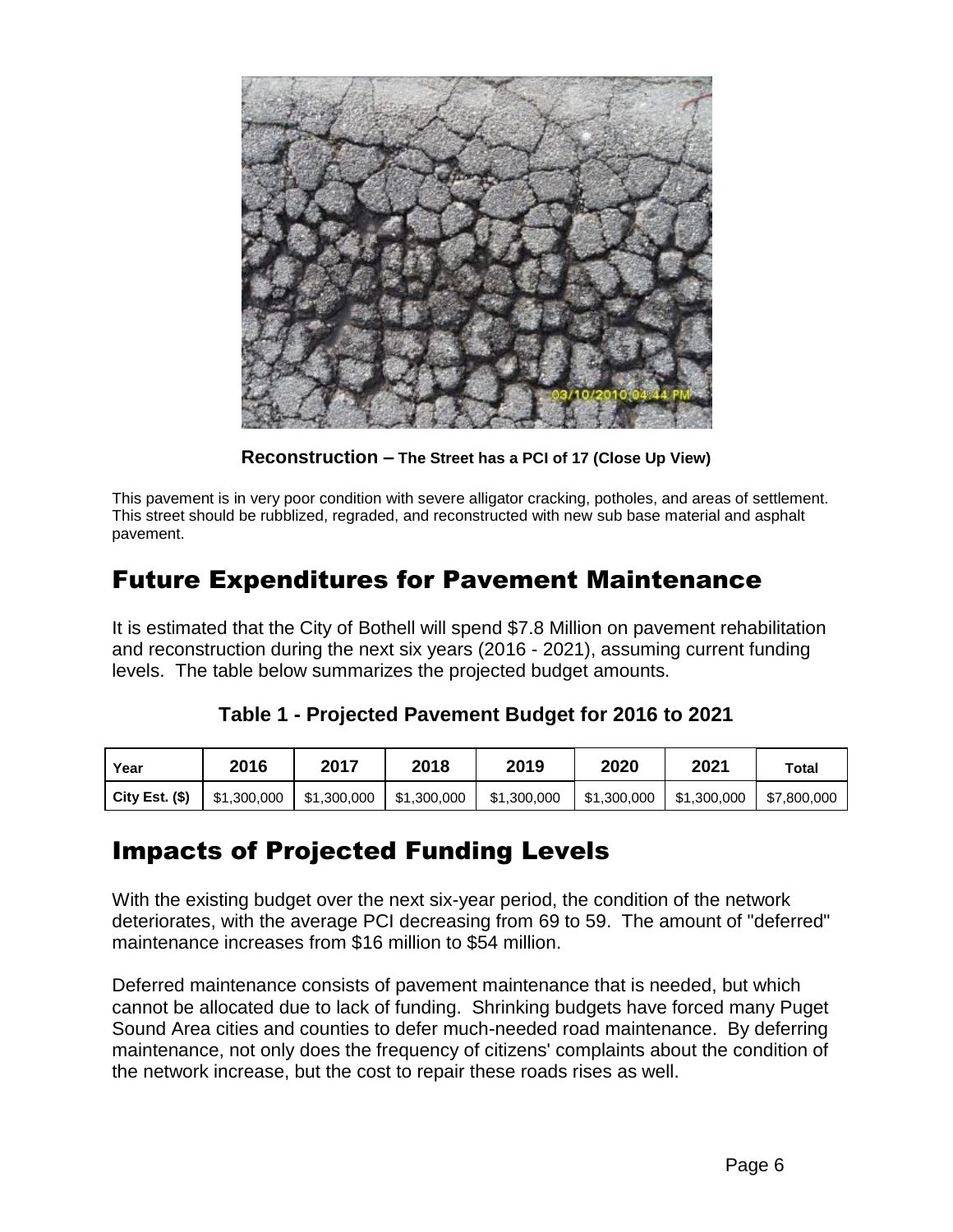### Budget Needs

Based on the principle that it costs less to maintain roads in the "Excellent to Very Good Condition" than to repair those that are in the "Fair to Poor Condition", the City of Bothell' Pavement Management System strives to develop a maintenance strategy that will first improve the overall condition of the network to an optimal PCI level. This PCI level is dependent upon the City's maintenance and rehabilitation policies as delineated in the predetermined preventative maintenance and rehabilitation decision trees. These decision trees systematically assign a specific treatment dependent on the PCI and types of distress found on the pavement. For Bothell, this optimum PCI level is in the 80's. Although the average PCI for the city is 69, which is in the top of the "Good Condition" category, a portion of the network suffers from load-related distresses.

The first step in developing a cost-effective Maintenance and Rehabilitation (M&R) strategy is to determine, assuming unlimited revenues, the M&R "needs" of Bothell's road network. Using the PMS analysis module, maintenance needs over the next six years were estimated at over \$61.7 million if Bothell follows the strategy recommended by the PMS program to increase the average network PCI to 80. If however, no maintenance is applied over the next six years, already distressed roads will continue to deteriorate, and the network PCI will drop to 56. The results of the budget needs analysis are summarized in the table below.

| Year                       | 2016   | 2017 | 2018  | 2019 | 2020 | 2021   |
|----------------------------|--------|------|-------|------|------|--------|
| <b>PCI w/ Treatment</b>    | 80     | 80   | 80    | 80   | 80   | 80     |
| <b>PCI w/out Treatment</b> | 67     | 65   | 62    | 60   | 58   | 56     |
| <b>Budget Needs (\$)</b>   | \$17.8 | \$8  | \$8.5 | \$10 | \$6  | \$11.4 |

#### **Table 2 - Summary of Results from Budget Needs Analysis (\$ Millions)**

Table 2 (above) shows the level of expenditures required to raise Bothell' pavement condition to an optimal network PCI of 80 and eliminate the current maintenance backlog. The results of the budget needs analysis represent the ideal funding strategy recommended by the City of Bothell's PMS. .

## Budget Scenarios

Having determined the maintenance needs of the city's road network, the next step in developing a cost-effective maintenance and rehabilitation strategy is to conduct a what-if analysis. Using the PMS budget analysis module, the impacts of various budget "scenarios" can be evaluated. The program projects the effects of the different scenarios on pavement condition (PCI) and deferred maintenance (backlog). By examining the effects on these indicators, the advantages and disadvantages of different funding levels and maintenance strategies become clear. The following scenarios were run for the purposes of this report: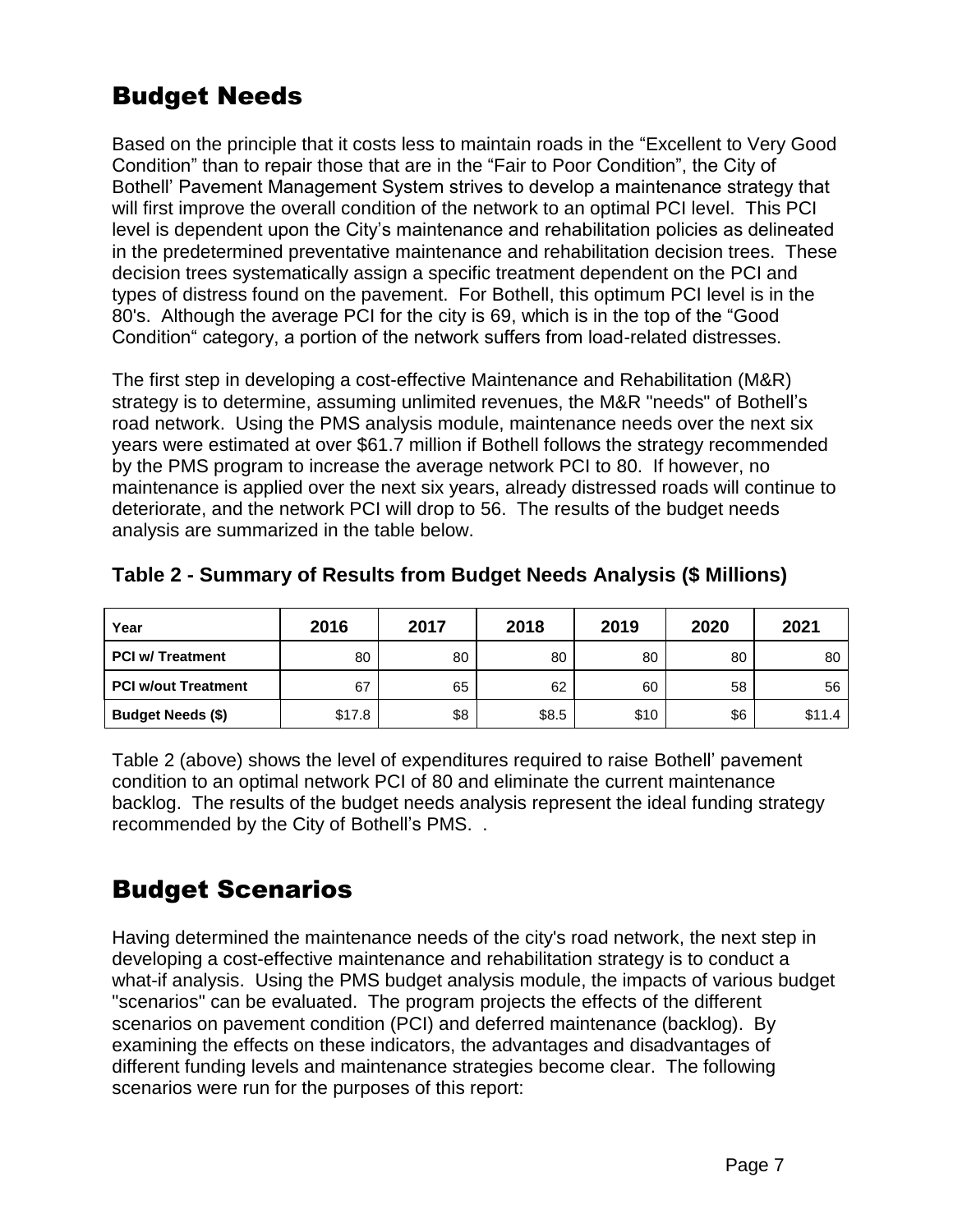*Scenario 1 (\$61.7 million over 6 years) Bring PCI to 80 in 6 years* - The budget for each year is identified in the budget needs analysis. This scenario will allow the city to reasonably improve the condition of the network to a PCI of 80, assuming that existing repair and renovation practices as described in the maintenance and rehabilitation decision trees are utilized.

*Scenario 2 (\$35 million over 6 years) Maintain PCI at 69*- This Scenario explores the impact minimum budget required to maintain the city's street network at a PCI of 69. There are other maintenance alternatives to decrease this overall cost in the preventative category

*Scenario 3 (\$18 million over six years) Adding \$1.7 million a year to Current Budget* – This scenario explores adding additional revenues to the pavement maintenance budget.

*Scenario 4 (\$7.8 million over six years) Current Budget* – This scenario explores the impact of the current budget.

Discussion and Recommendations

Figure 1 (below) illustrates the change in PCI over time for the different budget scenarios. Note that Scenario 1, which represents the ideal funding strategy, ultimately achieves a PCI of 80 after six years. By comparison, Bothell' projected current budget, Scenario 4 results in a drop in PCI to 59.



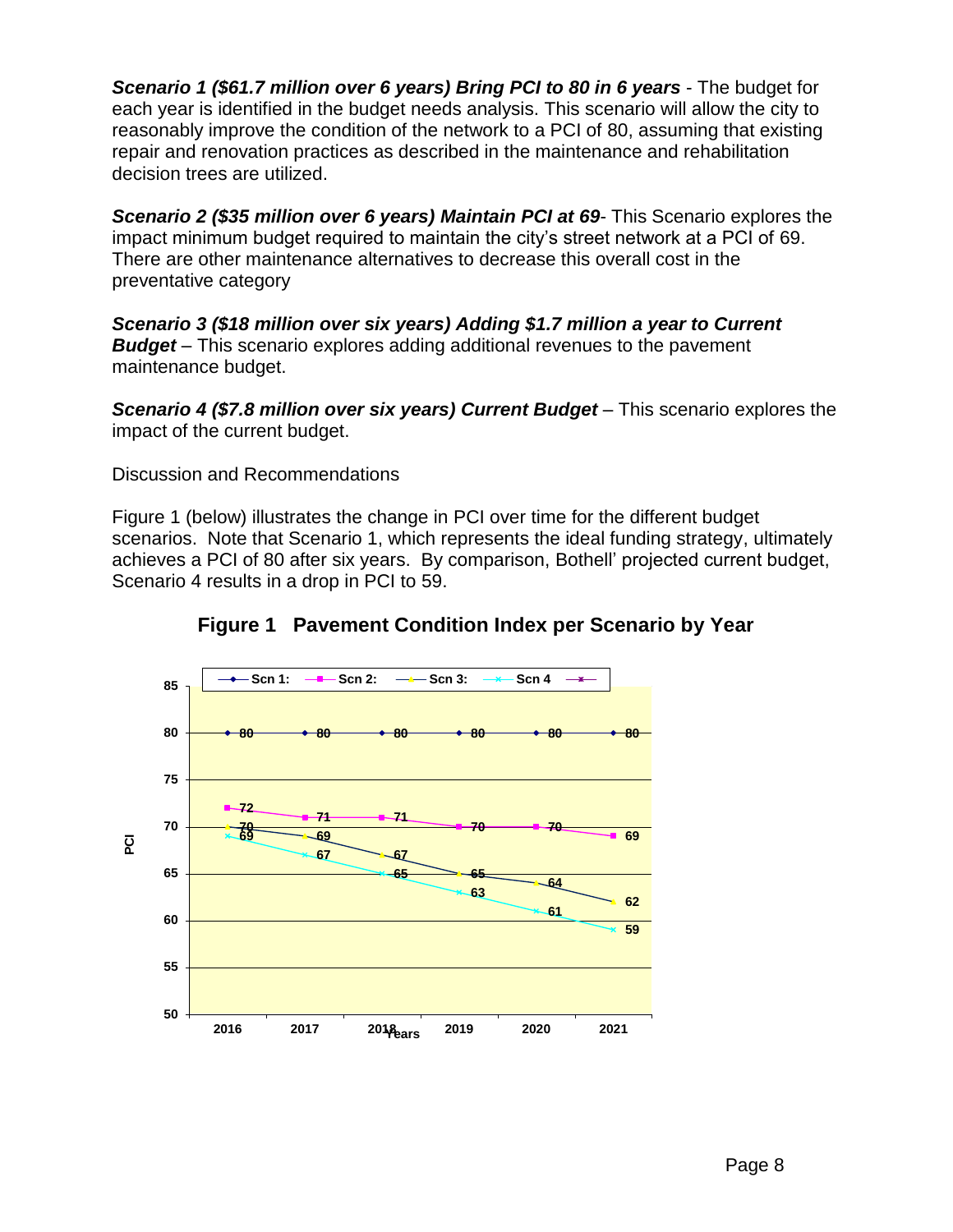Figure 2 illustrates the change in deferred maintenance over time for the different budget scenarios. Note that Scenario 1 has no backlog of maintenance.



**Figure 2 Deferred Maintenance per Scenario by Year (\$, Millions)**

Figures 1 and 2 illustrate that Bothell's projected budget as outlined in Scenario 4 is insufficient to preserve the network at its current condition. In addition, the increase in deferred maintenance will result in higher costs to repair the streets in the future.

Scer rio 1 Scena rio 2 **Scena** rio 3 Scer rio 4